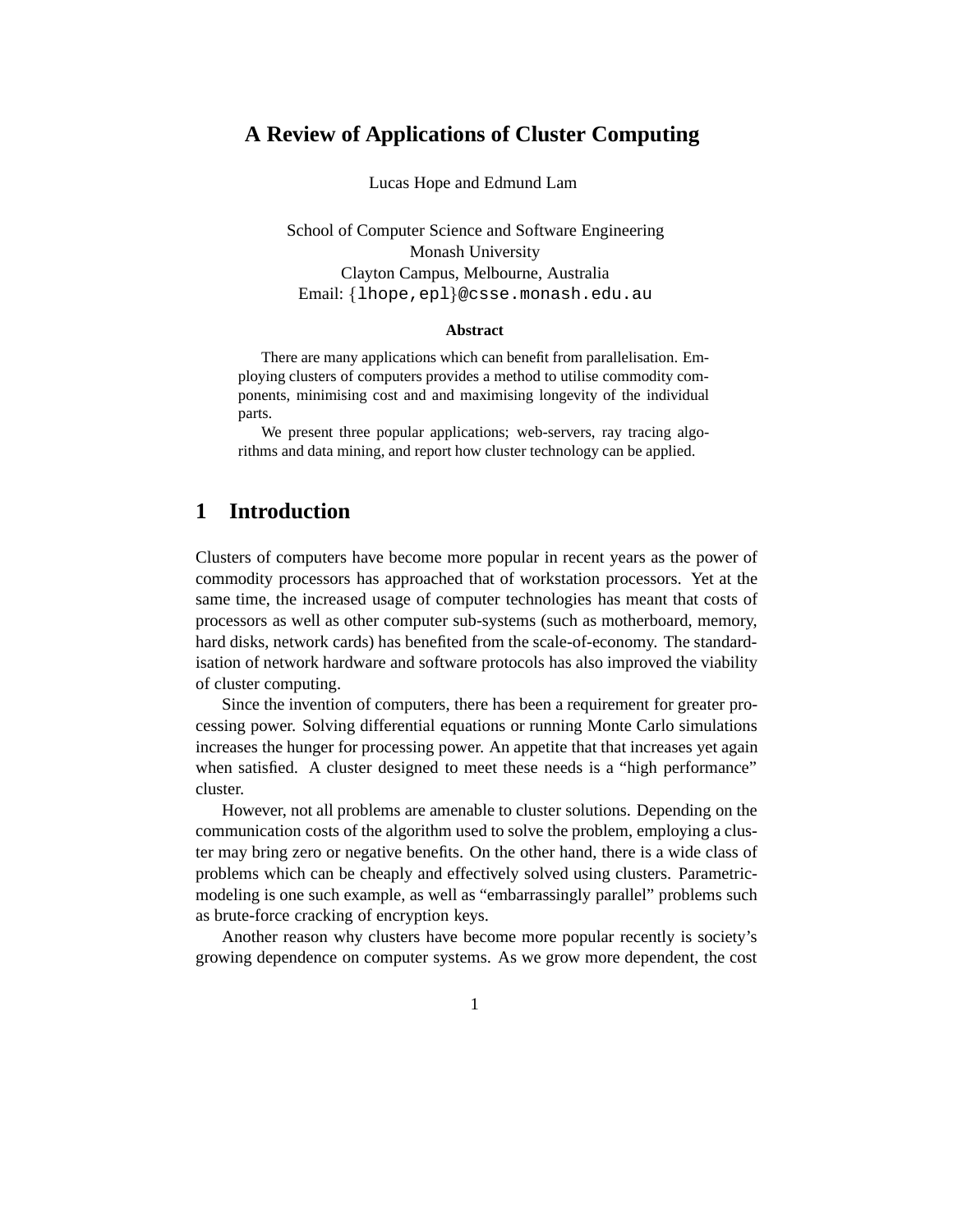of any failures increases dramatically. Combined with computer systems' reputation for poor reliability, (in contrasted to equipment such as pen and paper) has meant that there has been a great impetus to develop and deploy cluster computer solutions to ensure that computer systems stay up twenty-four hours a day. A cluster designed to meet these needs is a "high availability" cluster.

Another feature which cluster systems offer, which has not been traditionally found in computer systems, is gradual degradation, whereby a system fails slowly and with prior warning so that remedial action can be taken in time to avoid a catastrophe.

This is often enhanced by placing the nodes of the clusters in separate physical locations. This means when artificial or natural disasters — such as power failure, earthquake, fire, flood and riots — occurs, the computer systems can continue to operate. Other measures can be taken to reduce the computer system's points of failure such that (ideally), no single component failure (hardware/software/human) can bring down the system (ie eliminate "single-point-of-failures").

Within the limitations of the cluster framework (ie some problems will not be more efficient even if more processing power were available), there are other benefits of clustering. For example, clusters offer greater scalability than traditional SMP computers. With additional hardware, the performance of the cluster can increase substantially. A cluster of machines is also more attuned to the requirements of the user as additional computing power, which is not yet required, can be deferred for purchase at a later date. In contrast with individual workstations a user is forced to purchase a computer substantially more powerful than their current requirements to avoid obsolescence a few years down the track. Finally, heterogeneous clusters (those which contains multiple architectures) can be built. For example, an initial cluster was built using Alpha processors. Recently x86 processors have become more viable and the newer machines have x86 processors instead. This means that the user is not necessarily locked into a proprietary solution.

### **List of works**

- University of Bristol (Computer Graphics Group) Parallel ray tracing <http://www.cs.bris.ac.uk/Research/Graphics/>
- Kwangju Institute of Science and Technology (Information Systems Group) - Parallel ray tracing <http://parallel.kjist.ac.kr/projects.htm>
- Ray tracing FAQ This document contains introductory material about ray tracing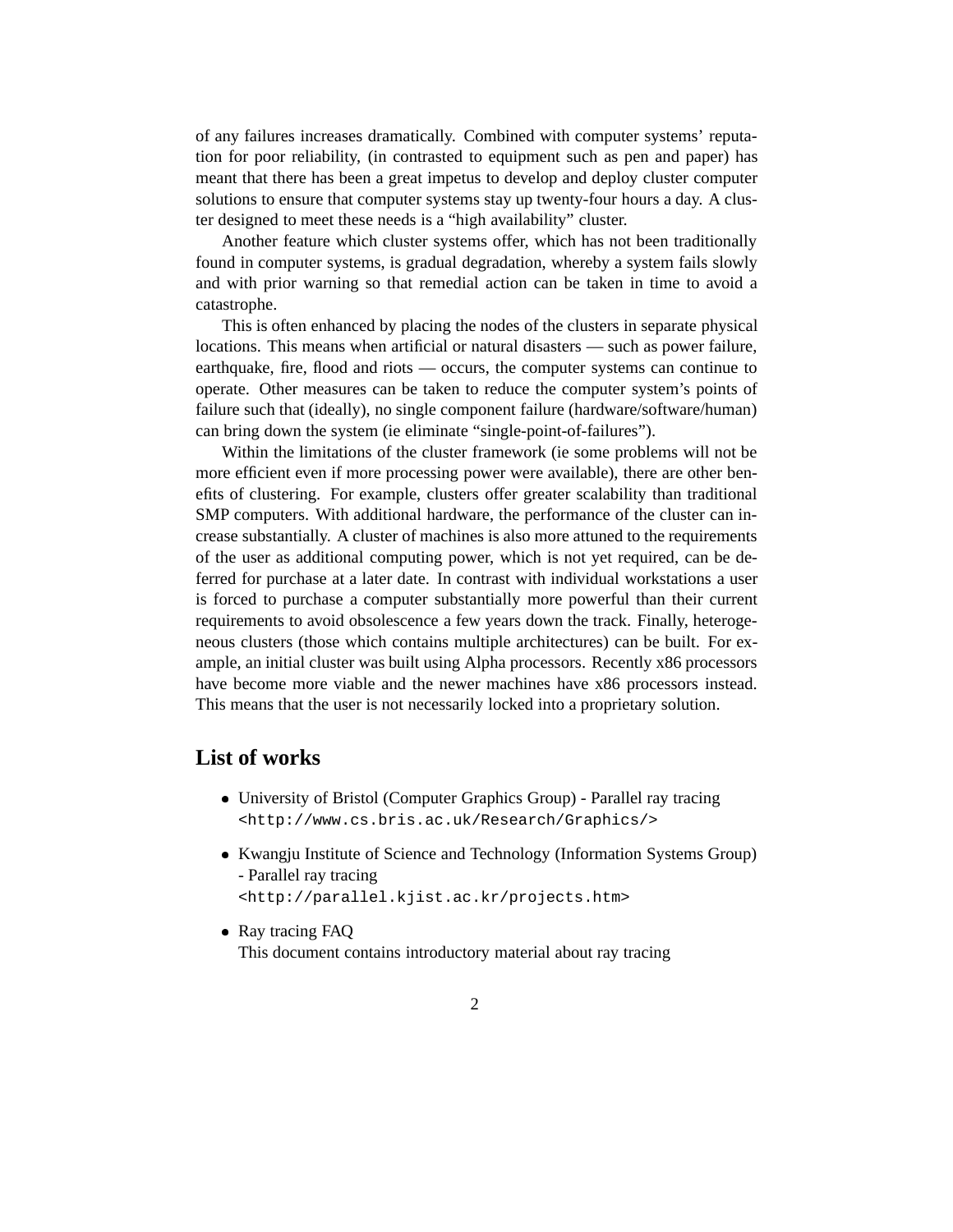<http://www.faqs.org/faqs/graphics/raytrace-faq/part1/>

- PAPIA PArallel Protein Information Analysis a site which uses data mining techniques to analyse protein <www.rwcp.or.jp/papia>
- Parallel Data Mining A short piece on data mining <http://isi-cnr.deis.unical.it:1080/~talia/PDM.html>
- PADMA PArallel Data Mining Agents This uses clusters to data mine unstructured text. <http://www.eecs.wsu.edu/~hillol/padma.html>
- David Skillicorn's parallel data mining page Summary of types of data mining. <http://www.qucis.queensu.ca/home/skill/cascon.html>
- Google Web-search engine Utilises a four thousand computer cluster <http://www.google.com> <http://www.newsalert.com/bin/story?StoryId=Cotm8WbKbyte2mtu>
- Eddieware High performance, high availability web server A flexible multi-platform commercial-grade web server with load balancing. It offers high performance and high availability. <http://www.eddieware.org>
- Linux kHTTPd Kernel-based web server A very high performance web server for static pages <http://www.kernel.org> <http://kernelnotes.org/lnxlists/linux-kernel/lk 9906 01/msg00856.html>

# **2 Web Serving**

When the Internet exploded upon the public consciousness, the World Wide Web became synonymous with the Internet. Invented in 1989, the hypertext markup language and the associated hypertext transport protocol has brought about communication which is vastly different from the traditional one-dimensional novel.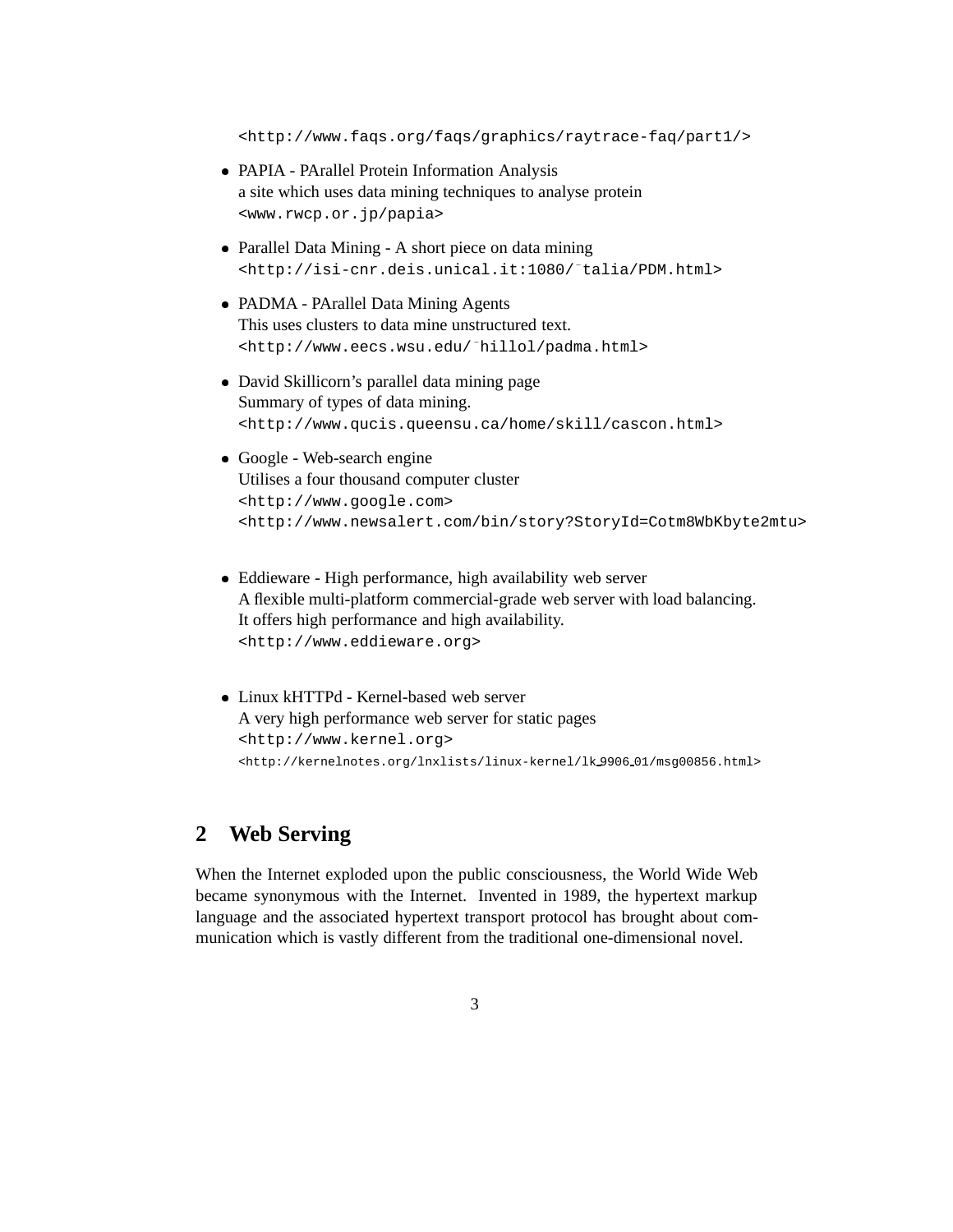As more members of our society embrace the web, the characteristics of network traffic (eg fractal traffic with long-range dependence) requires that popular web sites have plenty of excess capacity to spare in order to serve waiting customers. In fact, this phenomena has been named the 'slashdot-effect' <http://ssadler.phy.bnl.gov/adler/SDE/SlashDotEffect.html>.

Roughly speaking, this effect occurs when an otherwise unpopular site is linked by a popular site. As web surfers follow the link, they overwhelm the web server whose web-master could not have predicted the peak in network traffic in advance. The web-surfers in effect perform a Distributed Denial of Service (DDoS) attack, although there is the critical distinction that the attack is not malicious and is truly distributed. And since the people 'attacking' are valid customers the only alternatives are to close the web site or increase the capacity of the web server and/or the network throughput.

Of course, a web site could also be attacked by a malicious DDoS attack. This is where a few crackers utilising many web clients overwhelm the web server by superfluous (and possibly invalid) requests. Sometimes it is possible to defend or at least reduce the impact of such an attacks, but increasing the network throughput and ensuring the web server has enough processing power is also often an effective defense.

Finally, as the Internet has become more popular, our society has grown dependent on its existence. Although computer technologies are relatively unreliable, companies need to ensure that their web site, which is after all their public face/facade, has an excellent uptime. This is due to various reasons. For example, if Altavista could not be accessed for a period of time, they would lose valuable advertising revenue. If Microsoft was taken down, their public image becomes even more tarnished and their reputation sullen in the public eye. If Coles Myer's site failed, their customers and suppliers may decide to go elsewhere, causing the loss of valuable business. In the current climate of 'Internet-mania', building a 'critical-mass' of customers is vital and losing customers is suicidal.

Web serving is a task that varies in complexity. It can be as simple as responding to requests for static pages. A task which is readily parallelisable, though the bottleneck often isn't the processor, but the network throughput. In such cases, there are specific software whose specialty is to only serve static pages (Linux kernel patch kHTTPd <http://www.kernel.org> or <http://kernelnotes.org/lnxlists/linux-kernel/lk 9906 01/msg00856.html>).

A task which requires more processor usage is the service of dynamic web pages, whose content changes either very frequently, or change depending on the user environment (such as the browser used). These pages often take the form of a web page being compiled from a database of content and formatting. It might also be created using Perl <http://www.perl.org>, PHP <http://www.php.com>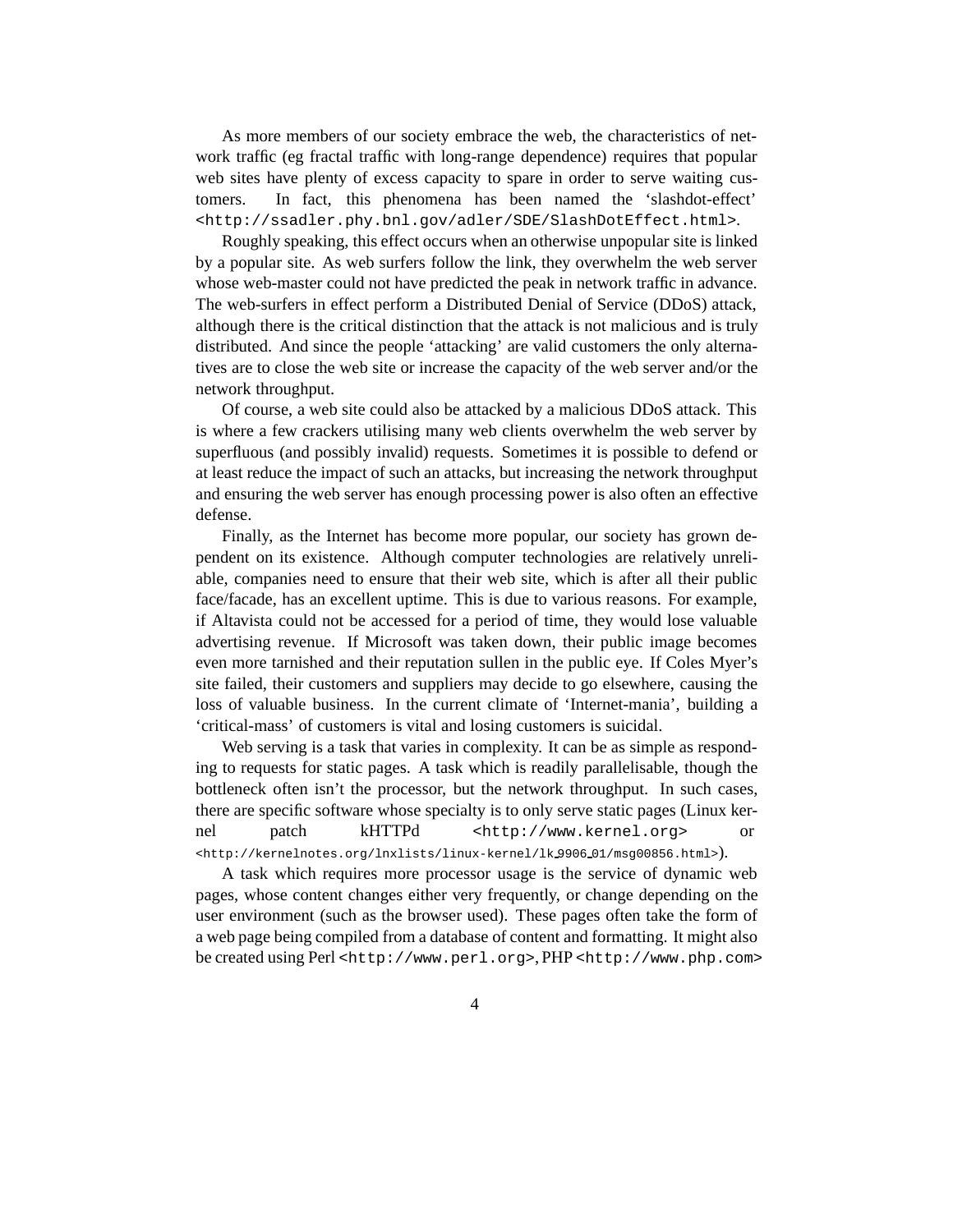or another type of CGI-scripts. All of which will take additional system resources such as processor cycles as well as memory.

Finally, there are some web pages which are interfaces to web-applications. Examples include database searches like search engines. Not only does the application read from the database, it may also update the database creating problems of coherency, race-conditions and the like. Such applications may also require vast amounts of processor power (such as Babelfish <http://world.altavista.com>).

Clearly, if a web server requires vast amounts of processing power in order to perform its duties and the problem is readily parallelisable, then a cluster solution often makes sense. In other situations whereby the processing power isn't the bottleneck or when a problem does not have a corresponding parallel algorithm, a cluster cannot be used to bring about greater performance.

Nonetheless, additional computers forming a cluster can still be used to provide redundancy as well as load balancing. The web site <http://www.msn.com> has seven mirrors ensuring that if one server crashes, another is able to take its place. This means that hopefully, users will never notice any downtime with the web site. In another example, <http://www.us.kernel.org> has fourteen web sites to cater for the legions of Linux users downloading the latest kernel or patch.

An example of a cluster-capable web server is Eddie <http://www.eddieware.org> [1]. It is a web server designed to be both high performance as well as high availability. It does this by having a scalable and flexible design combined with a load balancer. Both the performance and availability comes from having multiple servers at different locations. There is also support for automatic detection of server failure and the subsequent rerouting of the failed server's task onto another server.

The topic of web serving encompasses a wide area. Depending on the material being served, a cluster solution could be a vital component or simply a waste of good hardware. Certainly for static pages it seems that greater network bandwidth is required before the limits of current-day processors are reached. However, for web sites such as Google it is only the existence of clusters that this web-site is possible. It is clear that exciting work is done by the Eddie project which aims to improve current web-serving technologies in preparation for the continued exponential increase in traffic that has occurred in the past decade.

# **3 Ray Tracing**

Ray tracing is the most commonly used method to render photo-realistic images. A three dimensional world is described using either a CAD package or a programming language designed for this purpose. The world contains textured objects, each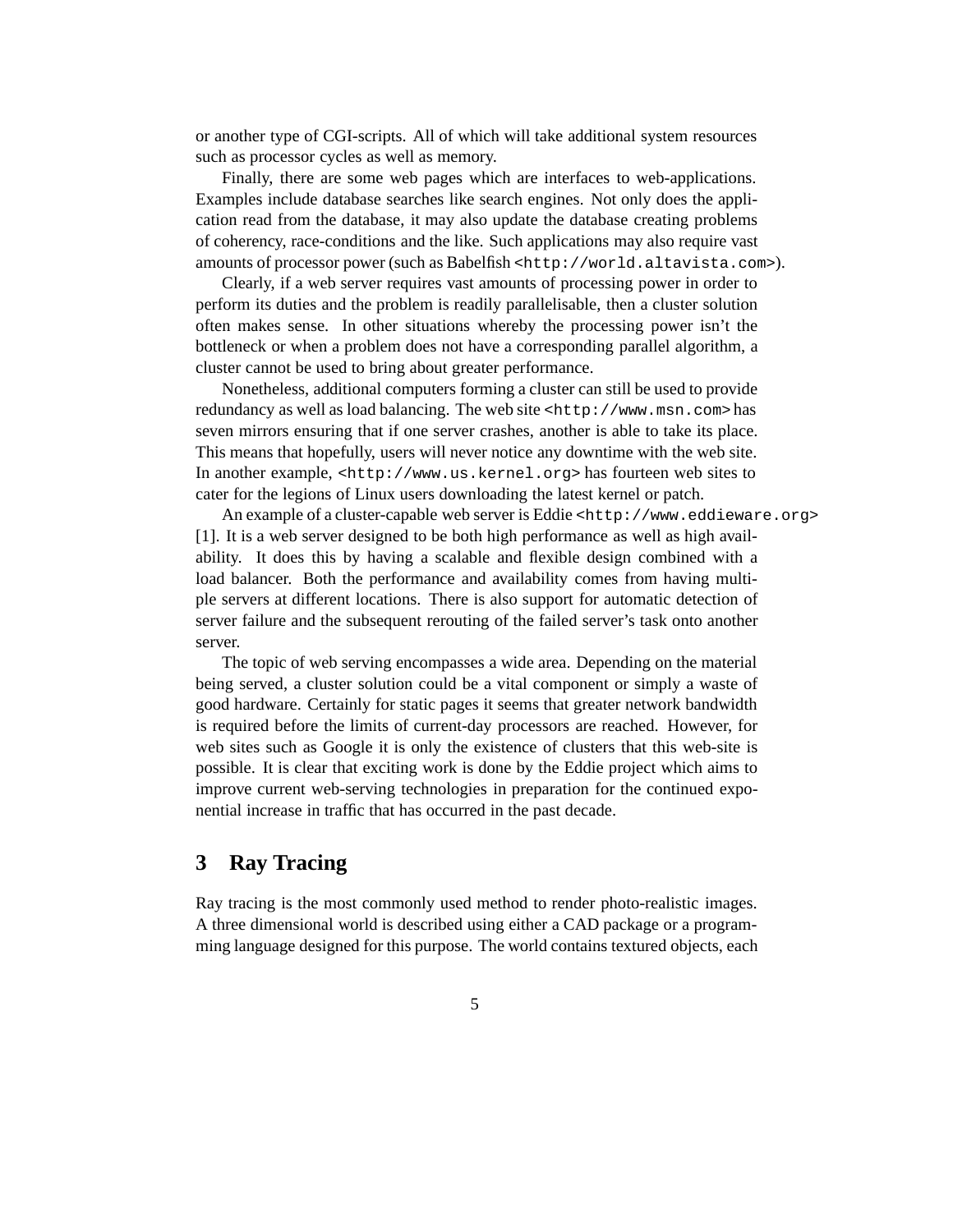with a certain reflective value, and light sources. Once this world has been fed into a ray tracer, the paths of the individual light rays emanating from their sources are simulated, resulting in a highly realistic output. This process can be further complicated when such effects as diffuse inter-reflection calculation (simulation of light diffusion) are added [2].

Ray tracing is a computationally demanding task which may consume hours or even days of processing time. The time taken is determined by world size, image size, geometry, reflectiveness of the objects rendered, and the desired quality of the rendering.

There are a number of reasons why parallel processing is beneficial with respect to ray tracing, and a number of issues which increase the difficulty of effectively utilising parallelism. Parallel processing is beneficial as it can reduce the time taken to render images. More importantly, images which need more memory than an individual processor has available can be divided between a number of individual processors, enabling the rendering of complex images which would be otherwise be impossible. Major issues include the non-trivial task of segmenting the jobs between the processing nodes and minimising the communication costs.

The two common methods of segmentation are demand driven techniques and data parallel techniques. Demand driven methods subdivide the rendering task into different sections of the image space (the two dimensional image which is seen on the screen). Each section represents a task, with tasks completed separately by the different processors. When a task is completed a processor requests a new one. This method can produce good speedups if the entire scene can be stored on each processor. However, this can not always be assumed.

If data must be distributed over all the processors, data communication, which can substantially decrease the speed-up provided by parallelism, will be necessary. Although data caching can be used, a lack of coherency between the objects can all but destroy the efficiency of this method.

Data parallel methods generally segment object space (the information representing the actual objects to be rendered). The geometry is distributed over the processors and individual ray traces are passed to relevant processors. If a ray does not intersect any objects on a given processor it is passed to a processor which operates on the neighbouring data. This process is repeated until the ray either intersects an object or leaves the environment. The data parallel methods allow for large scenes to be rendered. However, processors which include the view point and processors which include light sources will have higher loads. Also, many rays may cross between processors, resulting in a high communication cost.

Reinhard et al. [3] suggest combining the above approaches in two ways. They report that ray traversal is suited to demand driven methods with ray intersection comprising the data parallel component. However, this does not adequately balance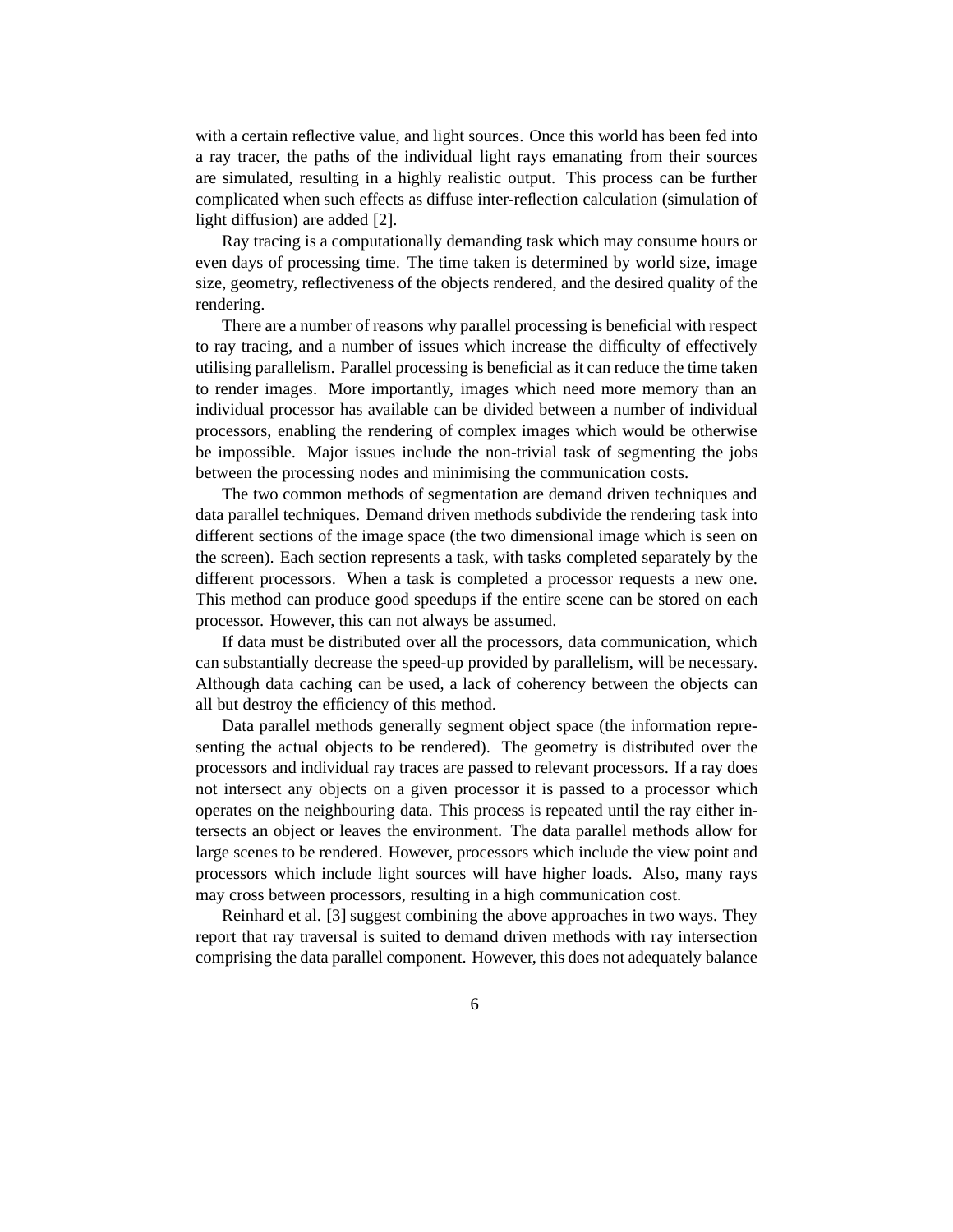the load. They advocate instead the use of coherency of the object data to subdivide tasks into demand driven and data parallel components. Coherent tasks require a small amount of data, and yet are complex enough to warrant demand driven scheduling. The rest of the tasks remain data parallel.

Ray tracing is an application which benefits much from the parallelism provided by cluster computing. Asides from the standard goal of speed-up, clusters can be used to distribute data which can not fit on a single machine. Scheduling of tasks and balancing the workload of processors is non-trivial, so carefully constructed algorithms are needed to utilise the power of clusters. The cost of communication, one of the major problems faced when attempting cluster computing, is very much a problem in this case, as there is no easy way to segment the data and minimise communication.

## **4 Data Mining**

Data mining describes the use of computers to analyse large amounts of data with the intent of finding relationships and knowledge that are of interest and are too difficult to find manually. Data mining is of interest in many research areas such as banking, protein analysis and genetics [4].

Skillicorn [5] lists three main approaches to data mining. These are verification, supervised techniques and unsupervised techniques.

#### **Verification**

This is the situation where the analyst knows what he is seeking. The data is explored via testing of different hypotheses and the system responds by either verifying or partially verifying the given hypothesis. From this data, the hypothesis can be refined and the process repeated. Once the hypothesis has been sufficiently refined, it may be accepted or rejected depending on its validity.

#### **Supervised Learning**

A supervised technique is one where the system is 'trained' on a set of data which has some interesting property. This approach can then be categorised into two different areas, transparent searches and opaque searches.

#### **–** *The opaque approach*

The opaque approach generates a black box which can identify data with similar properties as the training data. An example of this is neural network training. Opaque supervised learning can be used for purposes such as bulk mailing and retail marketing.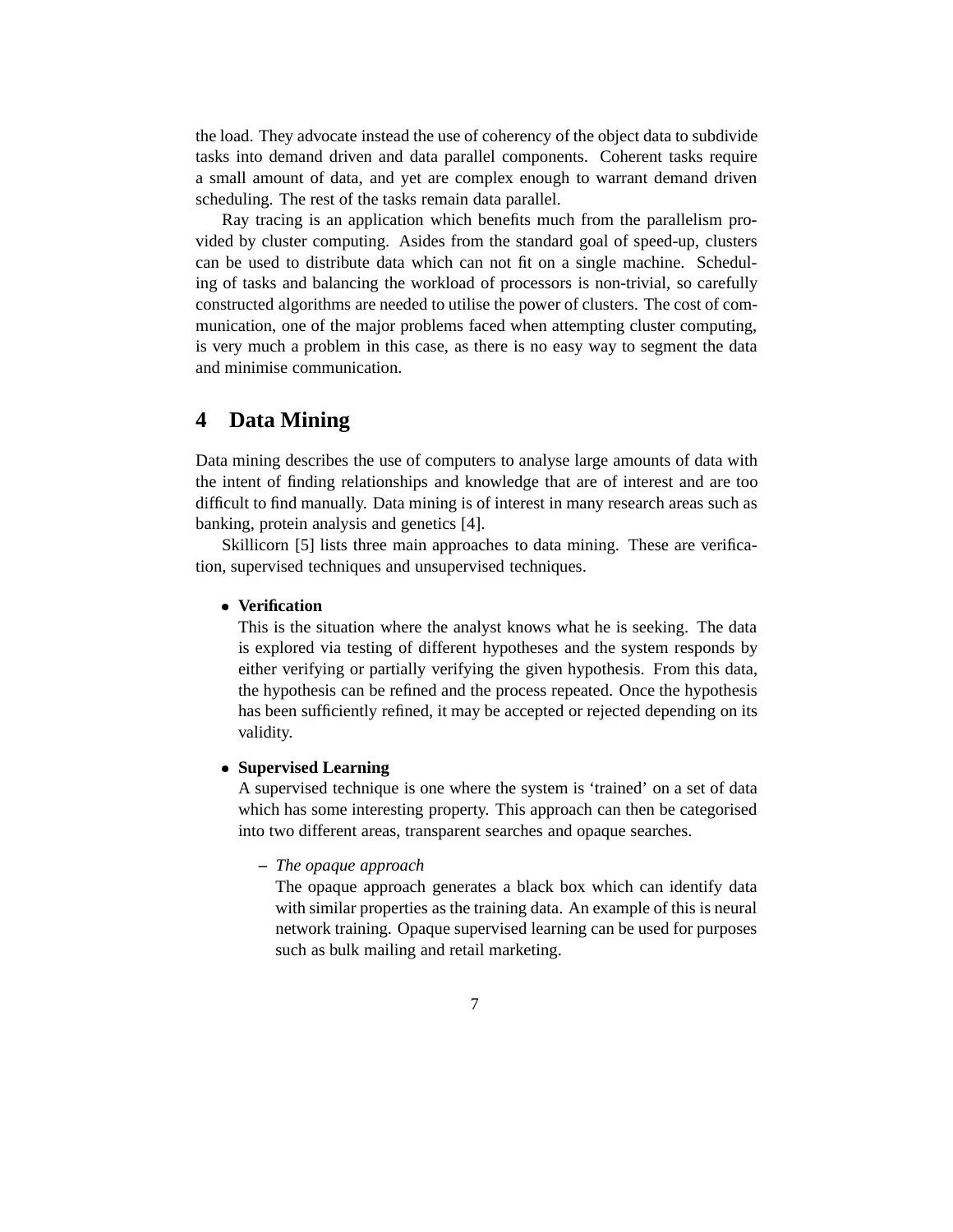#### **–** *The transparent approach*

Transparent approaches require training the system on the data, so knowledge about common properties existing within the data can be discovered. This is labeled transparent because black box techniques such as neural networks are not adequate. Transparent techniques are also harder to implement than opaque methods. An example of this technique is decision trees learning (eg MML induction of decision trees). Some uses are automated mortgage approval and medical billing.

#### **Unsupervised Learning**

The goal of unsupervised learning is, given a set of data, to discover likely hypotheses which are of interest. The data is generally split into different clusters, based on common properties. This is perhaps the most useful technique as it can detect previously undiscovered properties in the data. Some examples of this are association rules and inductive logic programming. Neural networks can be either supervised or unsupervised.

Parallel processing is an important tool for data mining, a computationally expensive process. Data mining requires processing of massive amounts of data. There is a demand for greater data complexity, as well capabilities to handle this more complicated data. Speed of processing is of paramount importance to commercial interests, as this can provide them with a competitive edge. Also, some datasets are already distributed across media such as the Internet and so employing data parallelism can also decrease the time taken to gather data.

There are, however, some problems inherent in data mining which parallel processing can not fix. One of the key characteristics of data mining is that the majority of the data set is processed. Also, sampling of data, for example a comparatively small random sample, may produce knowledge which is just as useful.

A major problem with sequential data mining techniques is bottlenecks in the data access. If the data is distributed this may be improved, but there is no reason why this isn't just as much a problem for parallel systems. The cost of communication, which is a problem with parallel computing in general, is no less a problem with parallel data mining.

Kargupta et al.[6] have developed a system called PArallel Data Mining Agents (PADMA). This system runs on clusters of Sun SPARC and Linux systems. The main components of the system are the data mining agents, the facilitator which coordinates them and a web-based user interface, which implements a single system image.

The agents are responsible for analysing the data and extracting useful information. These agents are the parallel component of the system, and are currently spe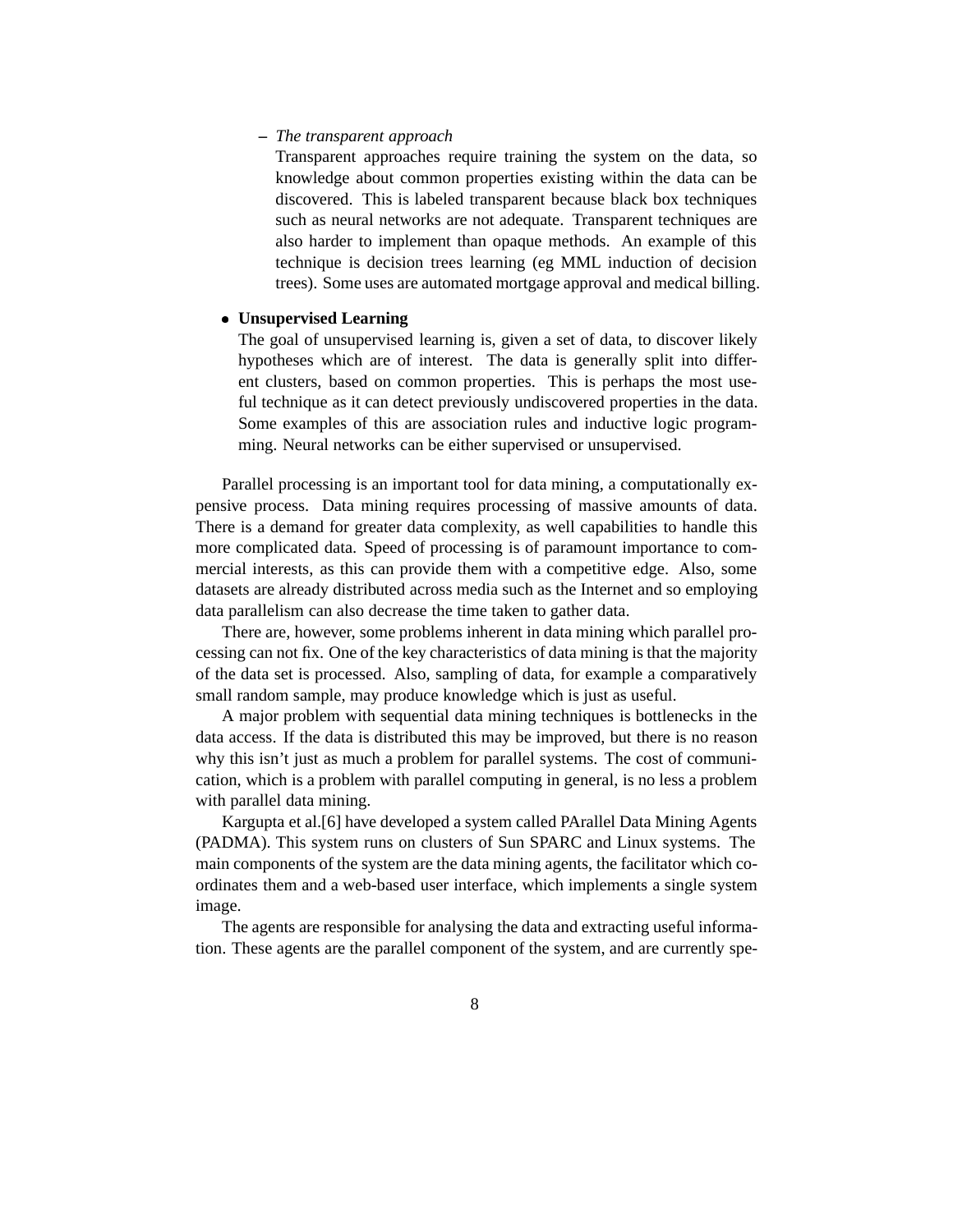cialised to perform text classification. The agents share their information through the facilitator which also provides feedback to the user.

It is unclear as to whether cluster computing provides benefits to data mining. Data access, the major bottleneck for for sequential data mining, can be overcome without the use of a cluster. However, if communication can be minimised, parallelism will increase productivity in data mining systems. Depending on what information is desired from the raw data, as well as the algorithms used, clusters could potentially be useful.

# **5 Conclusions**

As a result of falling prices for computer hardware for the past few decades, today's personal computers are more powerful than the biggest supercomputer of yesteryear. However, the demand for more processing power continues unabated. The commodisation of network equipment has increased the viability of communicating between separate computers by reducing latency and increasing throughput.

Although cluster computers are not a panacea for all of society's computing needs, there exists a wide range of problems for which cluster are the ideal solution. As shown in this paper, there already exists a wide variety of places (Google, PAPIA) who already depend on clusters to achieve their goals. Work which would otherwise be infeasible due to the prohibitive costs.

Depending on the material a server is web serving, a cluster solution may or may not provide performance advantages. Nonetheless, increased availability can be gained by using clusters. Ray tracing has gained much from clusters. As an example, the rendering of certain scenes in the movie Titanic were performed on a cluster of Linux-based machine. As such, it is clear that some in the entertainment industry see the potential benefits of utilising clusters to create movie scenes artificially. Data mining has not yet reached its full potential and it is not clear whether clusters can provide adequate speed-up for their cost.

### **References**

[1] Michael Rumsewicz. Web servers for commercial environments : The imperatives and the solution.

<http://www.eddieware.org/txt/wp10.ps.gz>.

[2] Markus Kniebes (Maintainer). Graphics/raytrace faq. <http://www.faqs.org/faqs/graphics/raytrace-faq>, 29 April 2000.